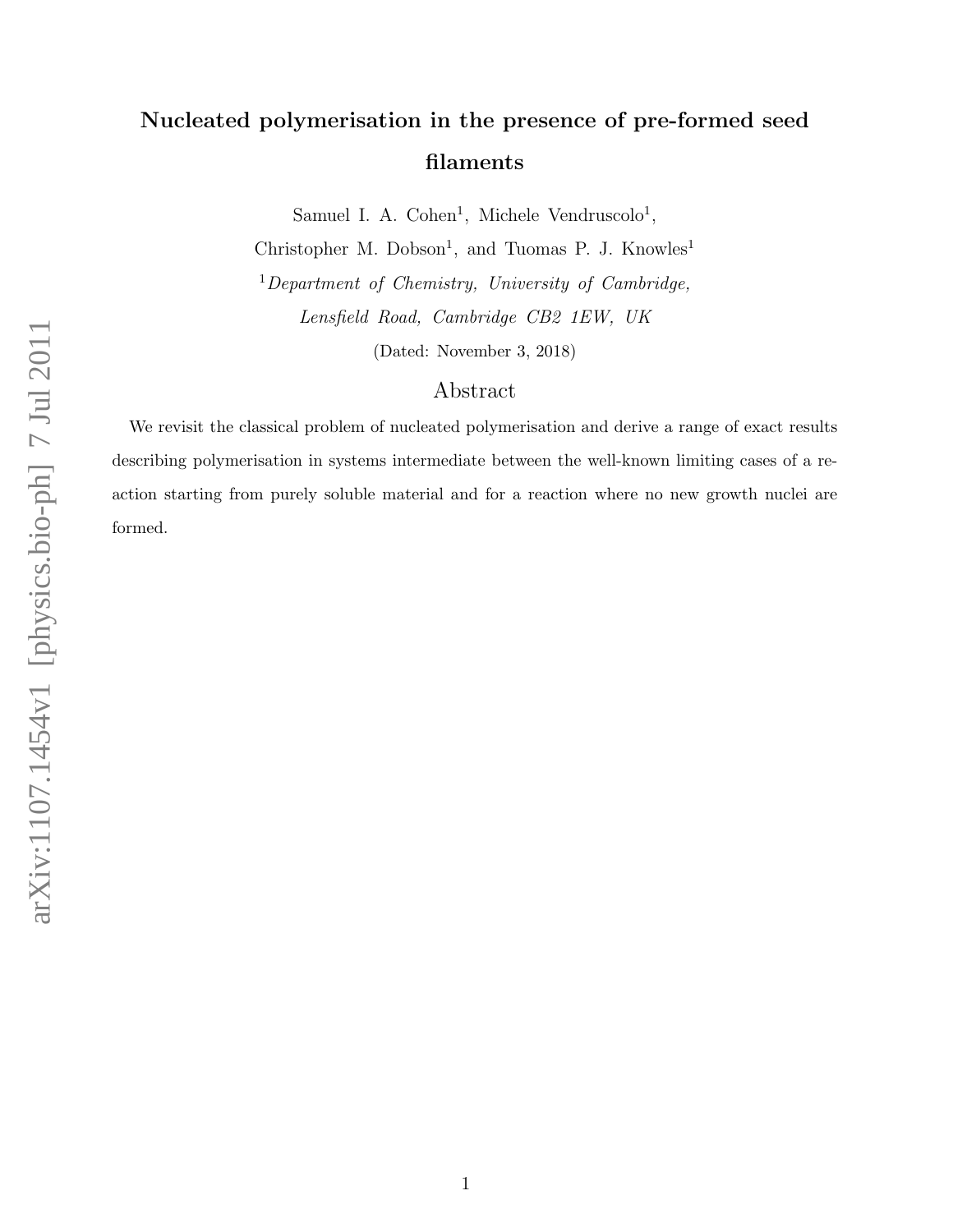#### I. INTRODUCTION

The classical theory of nucleated polymerisation[\[1\]](#page-7-0) describes the growth of filamentous structures formed through homogeneous nucleation[\[2](#page-7-1)[–7\]](#page-8-0). This framework was initially developed by Oosawa and coworkers in the  $1960s[1, 8]$  $1960s[1, 8]$  $1960s[1, 8]$  to describe the formation of biofilaments, including actin and tubulin. This theory has been generalised to include secondary nucleation processes by Eaton and Ferrone[\[9\]](#page-8-2) in the context of their pioneering work elucidating the polymerisation of sickle haemoglobin, and by Wegner[\[10\]](#page-8-3) in order to include fragmentation processes into the growth model for actin filaments.

For irreversible growth in the absence of pre-formed seed material and secondary nucleation pathways, in 1962 Oosawa presented solutions to the kinetic equations which were very successful in describing a variety of characteristics of the polymerisation of actin and tubulin. The other limiting case, namely where seed material is added at the beginning of the reaction and where no new growth nuclei are formed during the reaction, is also well known. In this paper, we present exact results which encompass all cases between these limiting scenarios, extending the results of Oosawa for a system dominated by primary nucleation to the case where an arbitrary concentration of pre-formed seed material is present. We also discuss a range of general closed form results from the Oosawa theory for the behaviour of a system of biofilaments growing through primary nucleation and elongation. We then compare the behaviour of systems dominated by primary nucleation to results derived recently for systems dominated by secondary nucleation.

#### II. RESULTS AND DISCUSSION

#### A. Derivation of the rate laws for the polymer number and mass concentrations

The theoretical description of the polymerisation of proteins such as actin and tubulin to yield functional biostructures was considered in the 1960s by Oosawa[\[8\]](#page-8-1). For a system that evolves through primary nucleation of new filaments, elongation of existing filaments, and depolymerisation from the filament ends, the change in concentration of filaments of size  $j$ ,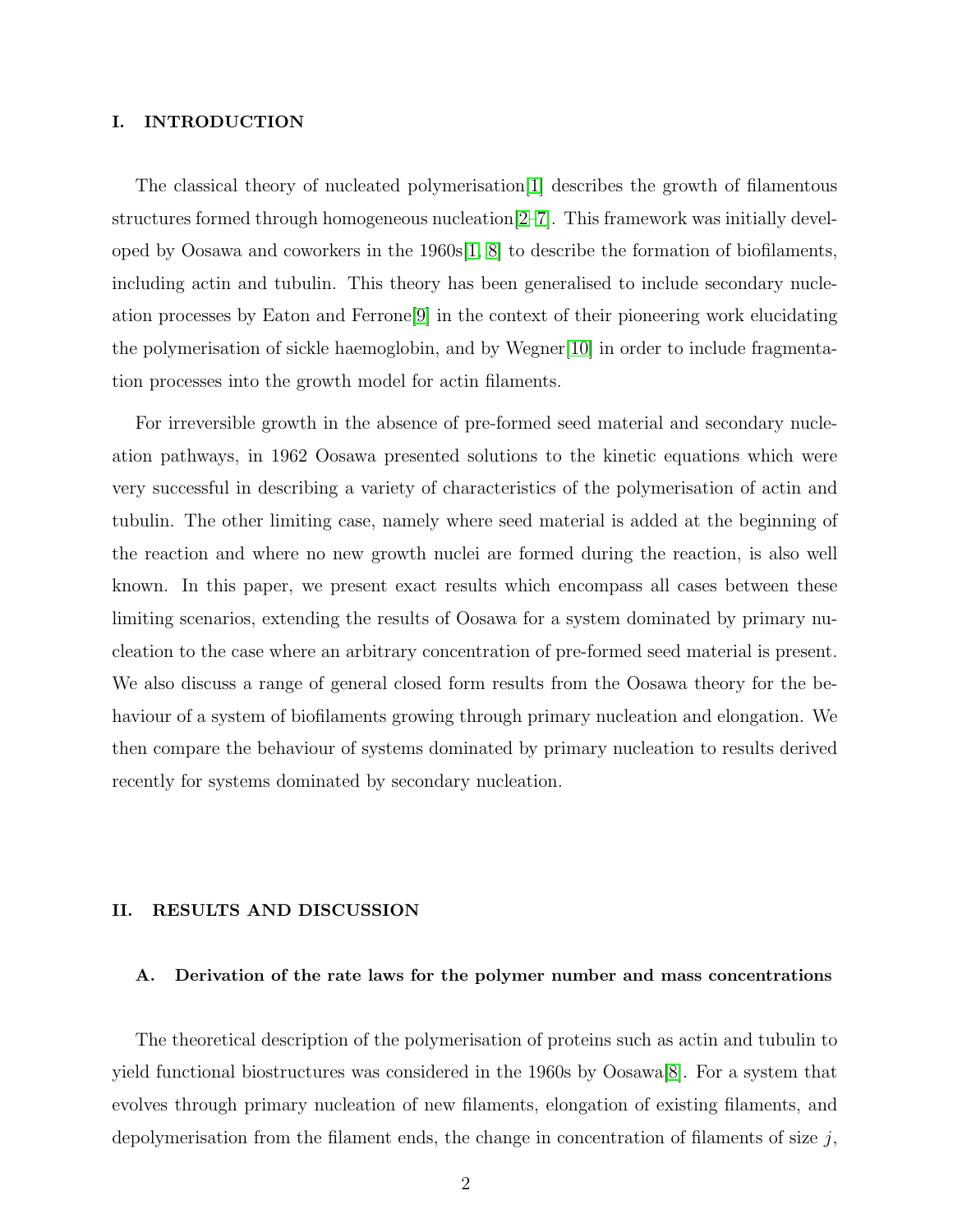<span id="page-2-0"></span>denoted  $f(j, t)$ , is given by the master equation [\[1,](#page-7-0) [8\]](#page-8-1):

$$
\frac{\partial f(t,j)}{\partial t} = 2m(t)k_+f(t,j-1) - 2m(t)k_+f(t,j)
$$

$$
+ 2k_{\text{off}}f(t,j+1) - 2k_{\text{off}}f(t,j)
$$

$$
+ k_n m(t)^{n_c} \delta_{j,n_c}
$$
\n(1)

where  $k_{+}$ ,  $k_{\text{off}}$ ,  $k_{n}$  are rate constants describing the elongation, depolymerisation and nucleation steps and  $m(t)$  is the concentration of free monomeric protein in solution. The factor of 2 in Eq. [\(1\)](#page-2-0) originates from the assumption of growth from both ends. For the case of irreversible biofilament growth, the polymerisation rate dominates over the depolymerisa-tion rate; from Eq. [\(1\)](#page-2-0), the rate of change of the number of filaments,  $P(t)$ , and the free monomer concentration,  $m(t)$ , were shown by Oosawa under these conditions [\[1,](#page-7-0) [8\]](#page-8-1) to obey:

<span id="page-2-1"></span>
$$
\frac{dP}{dt} = k_n m(t)^{n_c} \tag{2}
$$

<span id="page-2-2"></span>
$$
\frac{dm}{dt} = -2k_{+}m(t)P(t)
$$
\n(3)

Combining Eqs. [\(2\)](#page-2-1) and [\(3\)](#page-2-2) yields a differential equation for the free monomer concentration[\[1\]](#page-7-0):

$$
-\frac{d^2}{dt^2}\log(m(t)) = 2k_+k_n m(t)^{n_c}
$$
\n(4)

Here, we integrate these equations in the general case where the initial state of the system can consist of any proportion of monomeric and fibrillar material; this calculation generalises the results presented by Oosawa to include a finite concentration of seed material present at the start of the reaction. Beginning with Eqs. [\(2\)](#page-2-1) and [\(3\)](#page-2-2), the substitution  $z(t) := \log(m(t))$ followed by multiplication through by  $dz/dt$  yields:

$$
-\frac{d}{dt}\left[\frac{n_c}{4k_+k_n}\left(\frac{dz}{dt}\right)^2\right] = \frac{d}{dt}e^{n_c z}
$$
\n(5)

Integrating both sides results in:

.

$$
-\frac{n}{2}\left(\frac{dz}{dt}\right)^2 = 2k_+k_n e^{n_c z} + A = -\frac{d^2 z}{dt^2} + A
$$
\n(6)

we obtain a separable equation for  $dz/dt$ , which can be solved to yield:

$$
\frac{dz}{dt} = \sqrt{\frac{2A}{n_c}} \tanh\left(\frac{\sqrt{2An_c}}{2}(-t+2B)\right) \tag{7}
$$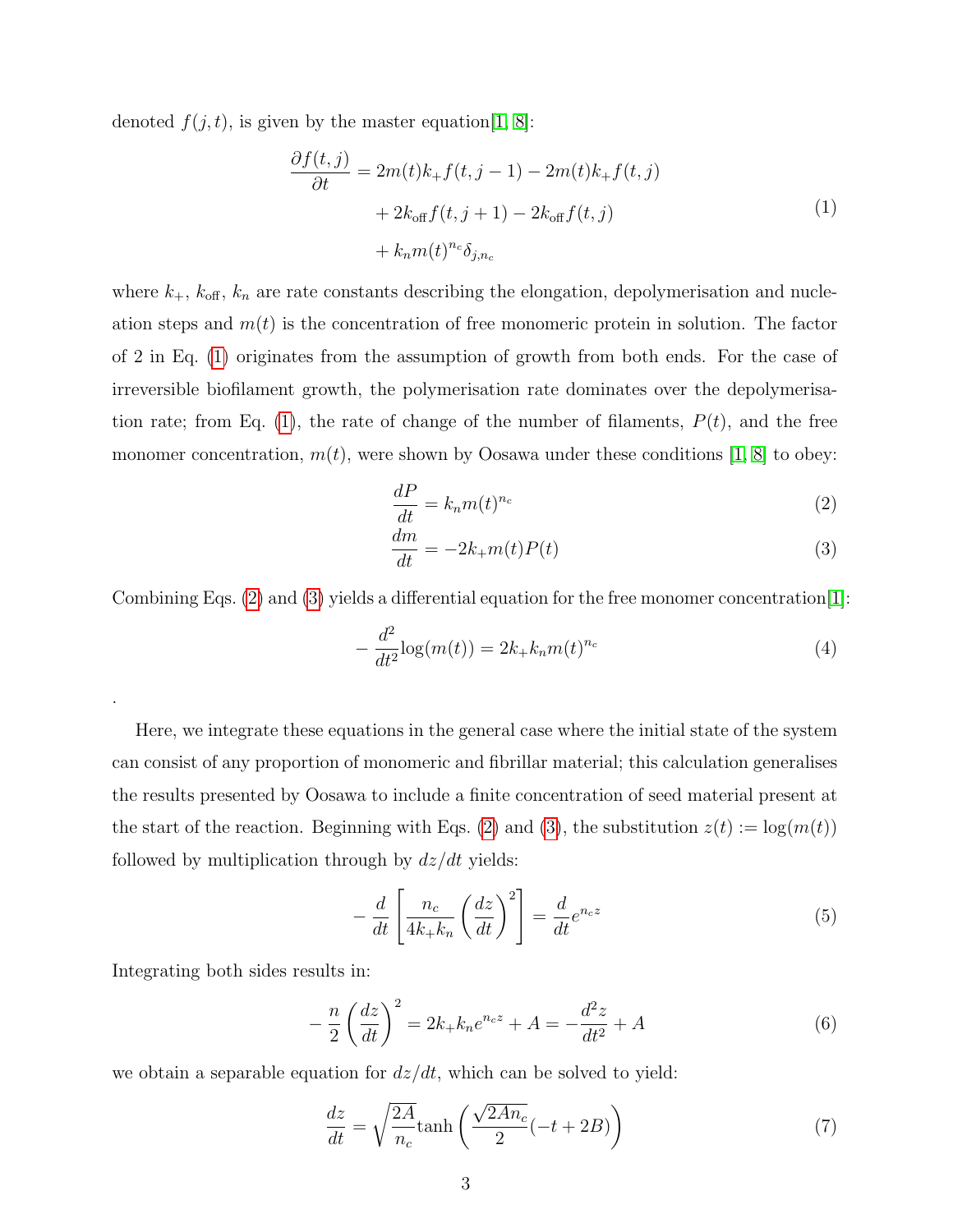Integration and exponentiation yields the expression for  $m(t)$ :

$$
m(t) = \left[\frac{A}{2k_+k_n}\text{sech}\left(\sqrt{\frac{An_c}{2}}(t-2B)\right)^2\right]^{1/n_c}
$$
\n(8)

Inserting the appropriate boundary conditions in terms of  $m(0)$  and  $P(0)$  fixes the values of the constants  $A$  and  $B$ , resulting in the final exact result for the polymer mass concentration  $M(t) = m_{\text{tot}} - m(t)$ :

<span id="page-3-0"></span>
$$
M(t) = m_{\text{tot}} - m(0) \left[ \mu \operatorname{sech} \left( \nu + \lambda_0 \beta^{-\frac{1}{2}} \mu t \right) \right]^{\beta} \tag{9}
$$

where the effective rate constant  $\lambda$  is given by  $\lambda = \sqrt{2k_nk+m(0)^{n_c}}$  and  $\beta = 2/n_c$ ,  $\mu =$  $\sqrt{1+\gamma^2}$ ,  $\nu = \operatorname{arsinh}(\gamma)$  for  $\gamma = 2k_+P(0)/(\beta^{\frac{1}{2}}\lambda)$ .

We note that this expression only depends on two combinations of the microscopic rate constants,  $k_0 = 2k_+P(0)$  and  $\lambda$ . The result reveals that  $\lambda$  controls the aggregation resulting from the newly formed aggregates, whereas  $k_0$  defines growth from the pre-formed seed structures initially present in solution. In the special case of the aggregation reaction starting with purely soluble proteins,  $P(0) = 0$ ,  $m(0) = m_{\text{tot}}$ , these expressions reduce to  $\mu \to 1$ and  $\nu \rightarrow 0$ , and Eq. [\(9\)](#page-3-0) yields the result presented by Oosawa<sup>[\[1\]](#page-7-0)</sup> and the single relevant parameter in the rate equations is  $\lambda$ . Interestingly, generalisations of Eq. [\(9\)](#page-3-0) which include secondary pathways, maintain the dependence on  $\lambda$  and  $k_0$  but introduce an additional parameter analogous to  $\lambda$  for each active secondary pathway [\[11](#page-8-4)[–14\]](#page-8-5).

An expression for the evolution of the polymer number concentration,  $P(t)$  may be derived using Eq. [\(9\)](#page-3-0). Direct integration of Eq. [\(2\)](#page-2-1) gives the result for  $P(t)$ :

<span id="page-3-1"></span>
$$
P(t) = P(0) + k_n m(0)^{n_c} \mu \frac{\tanh(\nu + \beta^{-\frac{1}{2}} \lambda \mu t) - \tanh(\nu)}{\beta^{-\frac{1}{2}} \lambda}
$$
(10)

Eqs. [\(10\)](#page-3-1) and [\(9\)](#page-3-0) give in closed form the time evolution of the biofilament number and mass concentration growing through primary nucleation and filament elongation.

#### B. Characteristic features of growth involving pre-formed seed material

Insight into the early time behaviour of the polymer mass concentration can be obtained by expanding Eq. [\(9\)](#page-3-0) for early times to yield:

$$
M(t) \xrightarrow{t \to 0} M(0) + k_0 m(0)t + m(0)[\lambda^2 - k_0^2]t^2/2 + \mathcal{O}(t^3)
$$
\n(11)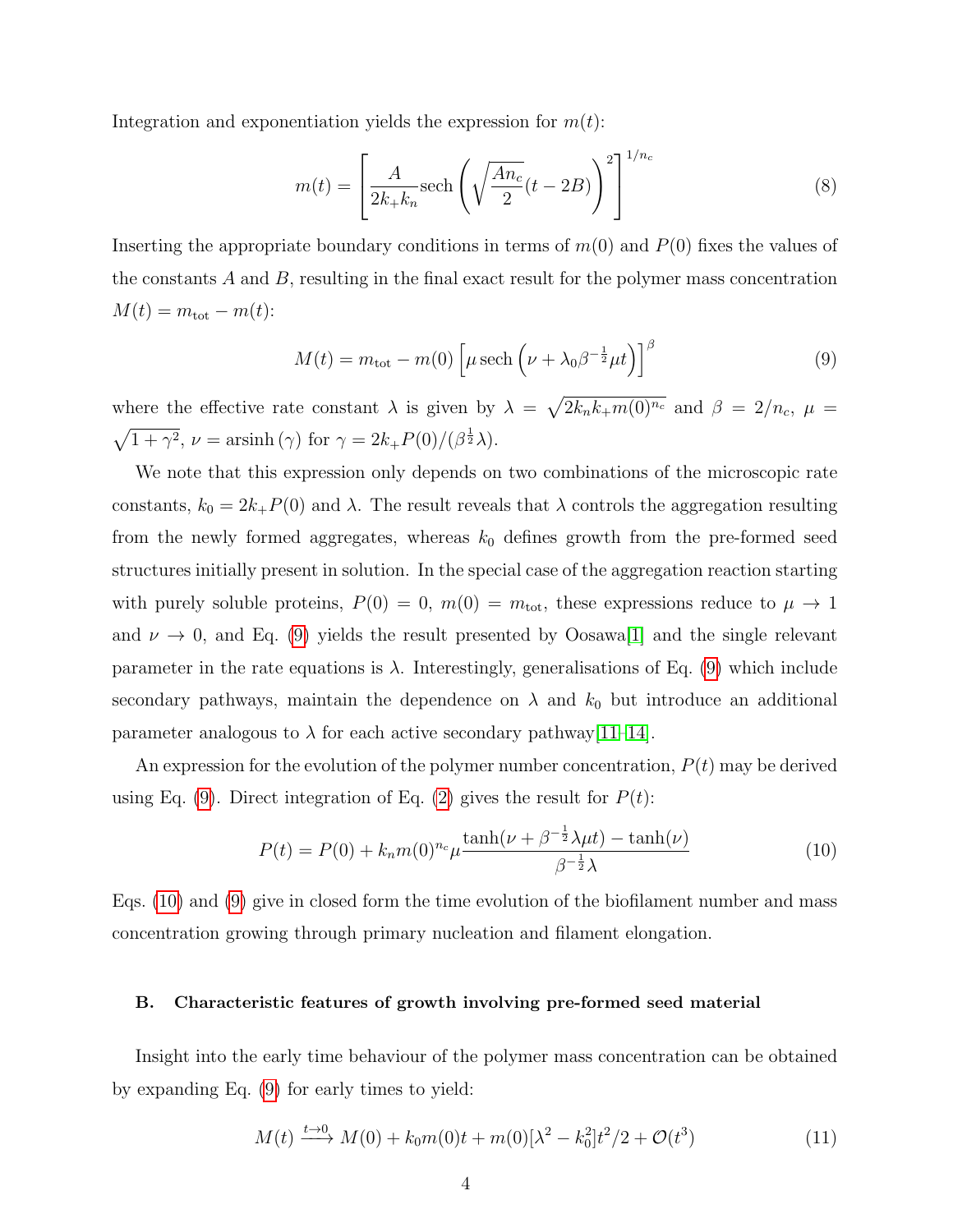

FIG. 1. Nucleated polymerisation in the presence of seed material. The thick dashed lines are the exact solution to the rate equations Eq. [\(9\)](#page-3-0); the thin solid lines are calculated from numerical simulations of the master equation Eq. [\(1\)](#page-2-0). The dotted lines are the initial gradients  $dM/dt|_{t=0}$  $M(0) + 2k_{+}m(0)P(0)t$ ; a lag-phase exists when the initial gradient is not the maximal gradient. The numbers accompanying each curve are  $k_0/\lambda$ ; Eq. [\(14\)](#page-5-0) predicts that a lag-phase only exists when this ratio is less than unity. (a): Polymerisation in the presence of an increasing quantity of seed material of a fixed average length (5000 monomers per seed) added at the beginning of the reaction. The seed concentrations given as a fraction of the total concentration of monomer present are right to left): 0, 0.01, 0.04, 0.1, 0.2, 0.5. (b): Nucleated polymerisation in the presence of a fixed quantity (1% of total monomer in the system) of seed material of varying average length. The average number of monomer per seed are (right to left): N/A (unseeded), 5000, 1000, 500, 200, 50. The other parameters for both panels are:  $m_{\text{tot}} = 10 \mu M$ ,  $n_c = 3$ ,  $k_n m_{\text{tot}}^{n_c-1} = 1 \cdot 10^{-9} s^{-1}$ ,  $k_+ = 1 \cdot 10^5 \text{M}^{-1} \text{ s}^{-1}.$ 

This expression recovers the characteristic  $\sim t^2$  dependence of the Oosawa theory and has an additional term linear in time relating to the growth of pre-formed aggregates.

In many cases, Eq. [\(9\)](#page-3-0) describes a sigmoidal function with a lag phase. The time of maximal growth rate,  $t_{\text{max}}$ , can be found from the inflection point of the sigmoid from the condition  $d^2M/dt^2 = 0$ :

$$
t_{\max} = \left[ \operatorname{artanh}\left(\sqrt{\frac{1}{1+\beta}}\right) - \operatorname{arsinh}\left(\gamma\right) \right] (\mu \beta^{-\frac{1}{2}} \lambda_0)^{-1} \tag{12}
$$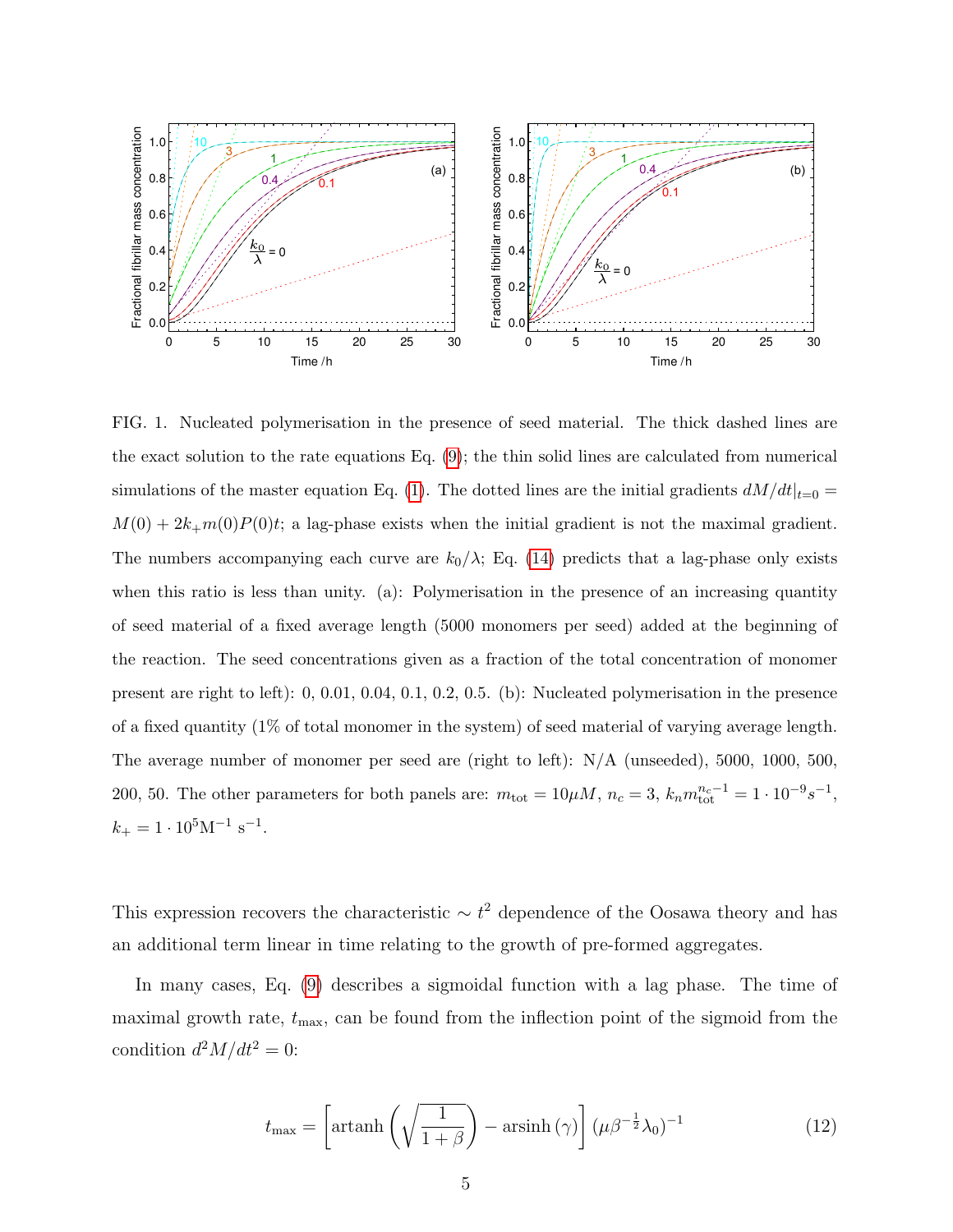such that a lag phase exists only for:

$$
\operatorname{artanh}\left(\sqrt{\frac{1}{1+\beta}}\right) > \operatorname{arsinh}\left(\gamma\right) \tag{13}
$$

Using the composition  $sinh(artanh(x)) = x/\sqrt{1-x^2}$  reduces this to the simple condition:

<span id="page-5-0"></span>
$$
k_0 < \lambda \tag{14}
$$

In other words, a point of inflection exists if the growth through elongation from the ends of pre-existing seeds,  $k_0$ , is less effective that the effective growth through nucleation and elongation of new material,  $\lambda$ . This result imples that an increased nucleation rate promotes the existence of an inflection point, whereas an increased elongation rate or an increased level of seeding tends to disfavour its existence. In particular, we also note that in the absence of nucleation, an inflection point cannot exist in the polymer mass concentration as a function of time. Interestingly, the result Eq. [\(14\)](#page-5-0) is analogous to the criterion applicable for fragmentation dominated growth where a lag phase only exists when the parameters controlling fragmentation-related secondary nucleation is larger than  $ek_0$ .

The maximal growth rate,  $r_{\text{max}}$ , is given by:

<span id="page-5-2"></span>
$$
r_{\max} = \frac{2m(0)}{\sqrt{n_c(2+n_c)}} \left(\frac{2\mu^2}{2+n_c}\right)^{\frac{1}{n_c}} \mu \lambda
$$
 (15)

which occurs at a polymer mass concentration  $M_{\text{max}}$  given from Eq.:

$$
M(t_{\text{max}}) = m_{\text{tot}} - m(0)\mu^{\frac{2}{n_c}} \left(1 - \frac{n_c^2}{(2 + n_c)^2}\right)^{\frac{1}{n_c}}
$$
(16)

<span id="page-5-1"></span>The lag time,  $\tau_{\text{lag}} := t_{\text{max}} - M(t_{\text{max}})/r_{\text{max}}$ , is then given by:

$$
\tau_{\text{lag}} = \left[ \text{artanh}\left(\sqrt{\frac{1}{1+\beta}}\right) - \text{arsinh}\left(\gamma\right) \right] \n- \frac{m_{\text{tot}} - m(0)\mu^{\frac{2}{n_c}}\left(1 - \frac{n_c^2}{(2+n_c)^2}\right)^{\frac{1}{n_c}}}{\frac{2m(0)}{\sqrt{n_c(2+n_c)}}\left(\frac{2\mu^2}{2+n_c}\right)^{\frac{1}{n_c}}}\right] (\mu \beta^{-\frac{1}{2}} \lambda)^{-1}
$$
\n(17)

Interestingly, from Eq. [\(17\)](#page-5-1), we note that a point of inflection can never exist for  $P(t)$ for simple nucleated polymerisation. By contrast, when secondary pathways are active, an inflection point can frequently be present[\[12\]](#page-8-6).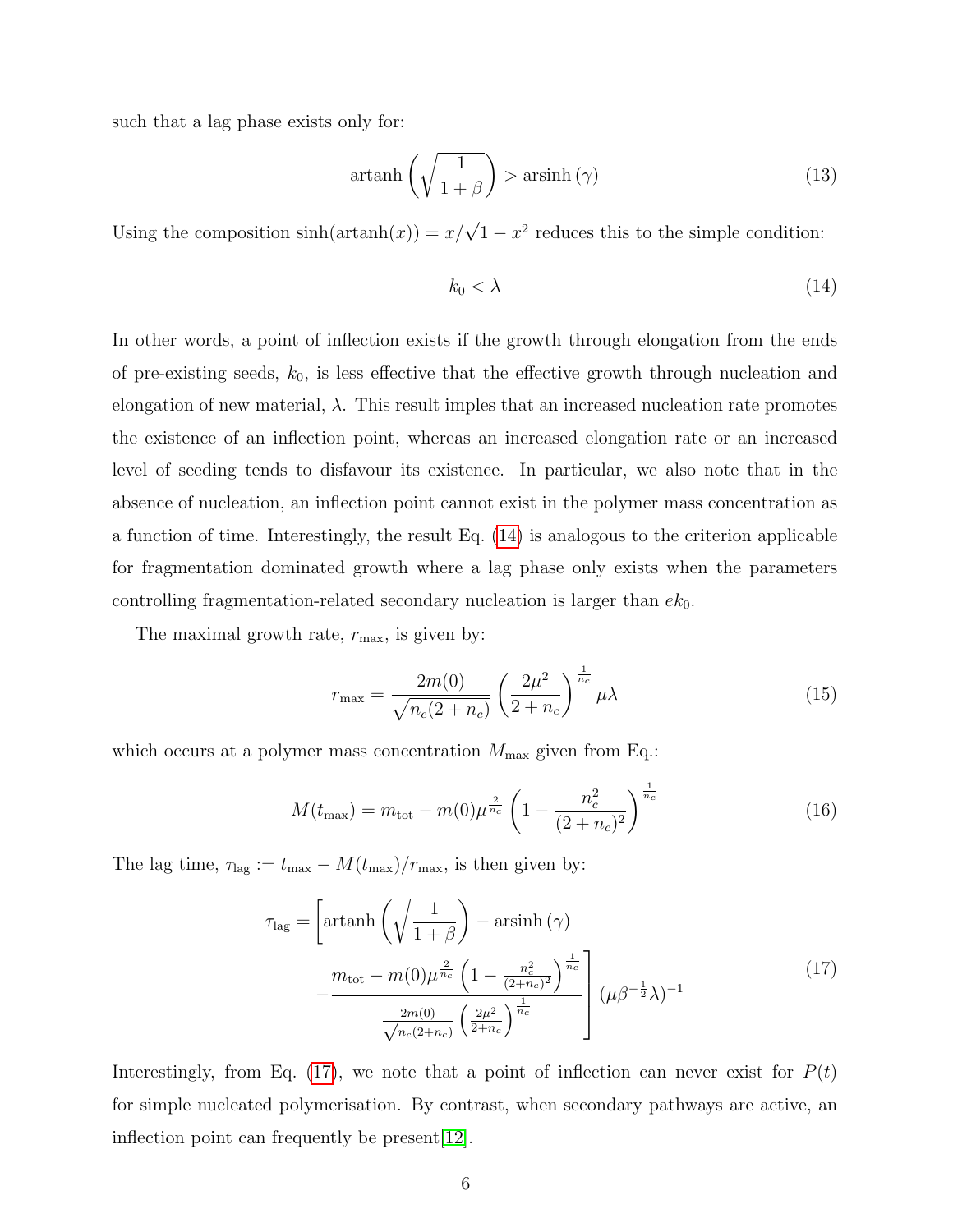|                          | Primary        | Fragmentation            | Monomer-dependent        |
|--------------------------|----------------|--------------------------|--------------------------|
|                          | nucleation     |                          | secondary nucleation     |
| Kinetic parameters       | $\lambda, k_+$ | $\lambda, \kappa_-, k_+$ | $\lambda, \kappa_2, k_+$ |
| Early time growth        | Polynomial     | Exponential              | Exponential              |
| <b>Scaling behaviour</b> | Yes            | <b>Yes</b>               | Yes                      |
| (lag time, max growth)   | with $\lambda$ | with $\kappa$            | with $\kappa_2$          |
| rate)                    |                |                          |                          |
| Positive feedback        | Nο             | Yes                      | Yes                      |

TABLE I. Comparison of biofilament growth dominated by primary and secondary nucleation pathways

## C. Comparison between nucleated polymerisation in the presence and absence of secondary pathways

Many systems that evolve through nucleated polymerisation display characteristic scaling behaviour  $[11-15]$  $[11-15]$ . This behaviour can be seen to be a consequence of the fact that under many conditions, the rate equations are dominated by a single parameters that corresponds to the dominant form of nucleation:  $\lambda$  for classical nucleated polymerisation and  $\kappa_{2,-}$  for polymerisation in the presence of secondary pathways. These parameters have the general form  $\sqrt{2k+m(0)k_Nm(0)^n}$  where  $k_N = k_n, k_-, k_2$  corresponds to the nucleation process and n is related to the monomer dependence of this process:  $n = n_c - 1$ , where  $n_c$  is the critical nucleus size for primary nucleation,  $n = 0$  for fragmentation driven growth and  $n = n<sub>2</sub>$ , the secondary nucleus size in cases where monomer-dependent secondary nucleation is dominant. The dominance of a single combination of the rate constants implies that many of the macroscopic system observables will be correlated since they are dependent on the same parameter. A striking examples of this behaviour is provided by the very general correlation between the lag-time and the maximal growth rate[\[14,](#page-8-5) [15\]](#page-8-7), which is manifested in the present case in Eqs. [\(15\)](#page-5-2) and [\(17\)](#page-5-1) as  $r_{\text{max}} \sim \lambda$  and  $\tau_{\text{lag}} \sim \lambda^{-1}$ .

Interestingly the rate equations describe sigmoidal curves both in the presence and in the absence of secondary nucleation processes. For more complex primary nucleation pathways[\[16,](#page-8-8) [17\]](#page-8-9) the polynomial form for the early time solution is maintained, but higherorder exponents are obtained. In the absence of secondary processes, however, the lag-phase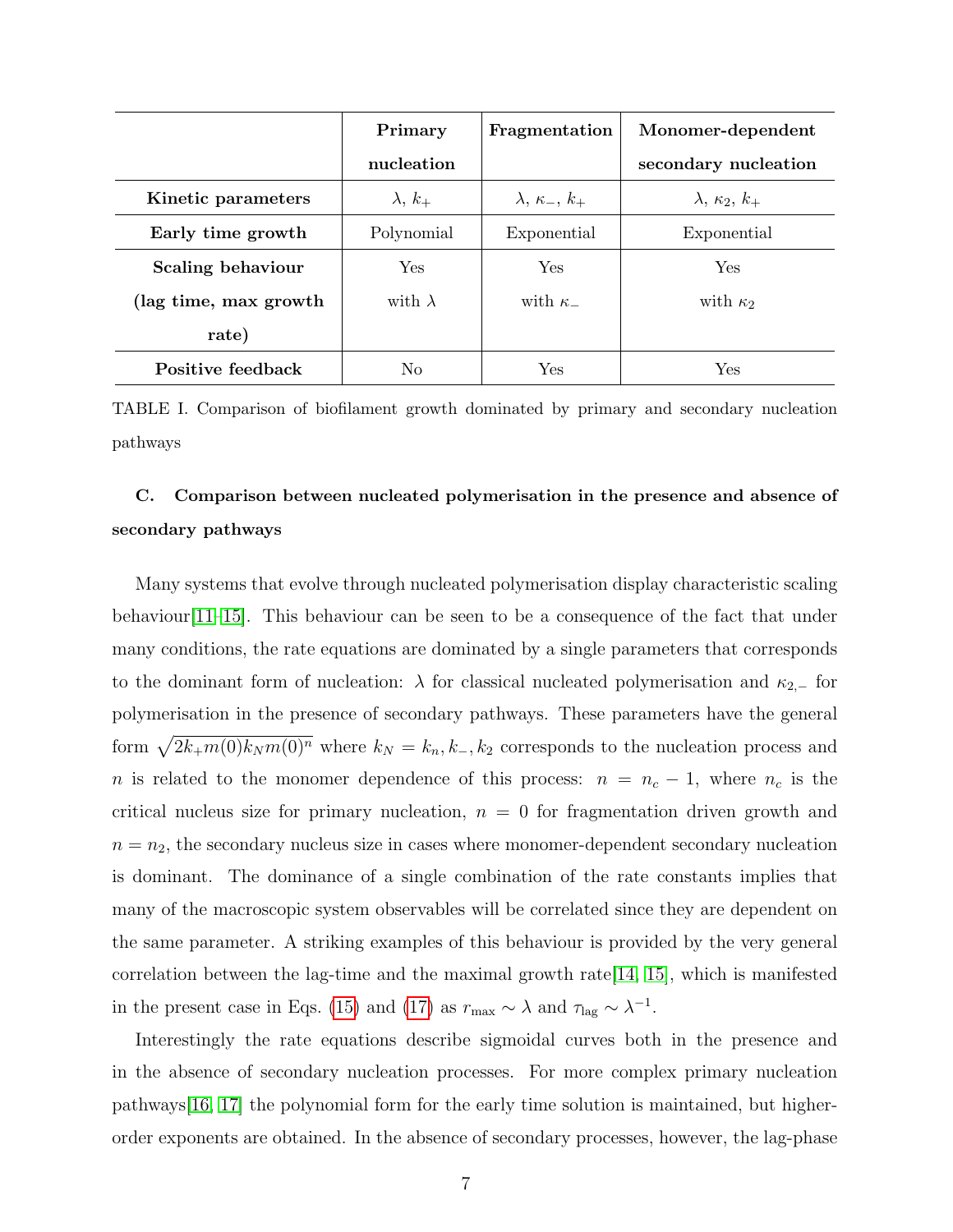is less marked since the early time rise is a slower polynomial relationship rather than the exponential onset characteristic of secondary pathways[\[17\]](#page-8-9). This observation implies that the difference between a high-order polynomial and an exponential may not be apparent in experimental data in the presence of noise, and therefore a global analysis of the system under different conditions is required in order to obtain robust mechanistic information[\[14\]](#page-8-5).

#### III. CONCLUSION

In this paper, we have provided results for the time course of nucleated polymerisation for systems that are initially in a mixed state and contain both monomeric and fibrillar material. These results generalise the classical Oosawa theory that describes the formation of biofilaments to cases where an arbitrary amount of pre-formed seed material is present in the system. Furthermore, these results represent a reference to which polymerisation driven by secondary pathways can be compared.

#### ACKNOWLEDGEMENTS

We are grateful to the Schiff Foundation (SIAC), and to the Wellcome (MV, CMD, TPJK) and Leverhulme Trusts (CMD) for financial support.

- <span id="page-7-0"></span>1. Oosawa, F.; Asakura, S. Thermodynamics of the Polymerization of Protein; Academic Press, 1975.
- <span id="page-7-1"></span>2. Gibbs, J.W. On the equilibrium of heterogeneous substances. Trans. Conn. Acad. Arts Sci 1878, 3, 108, 343.
- 3. Volmer, M.; Weber, A. Keimbildung in übersättigten Gebilden. Z. Phys. Chem. 1926, 119, 277.
- 4. Kaischew, R.; Stranski, I.N. The theory of the linear rate of crystallisation. Z. phys. Chem. 1934, A170, 295.
- 5. Stranski, I.N.; Kaischew, R. Crystal growth and crystal nucleation. Z. Phys. 1935, 36, 393.
- 6. Becker, R.; Döring, W. Kinetische Behandlung der Keimbildung in übersättigten Dämpfen. Ann. Phys. 1935, 26 5, 719.